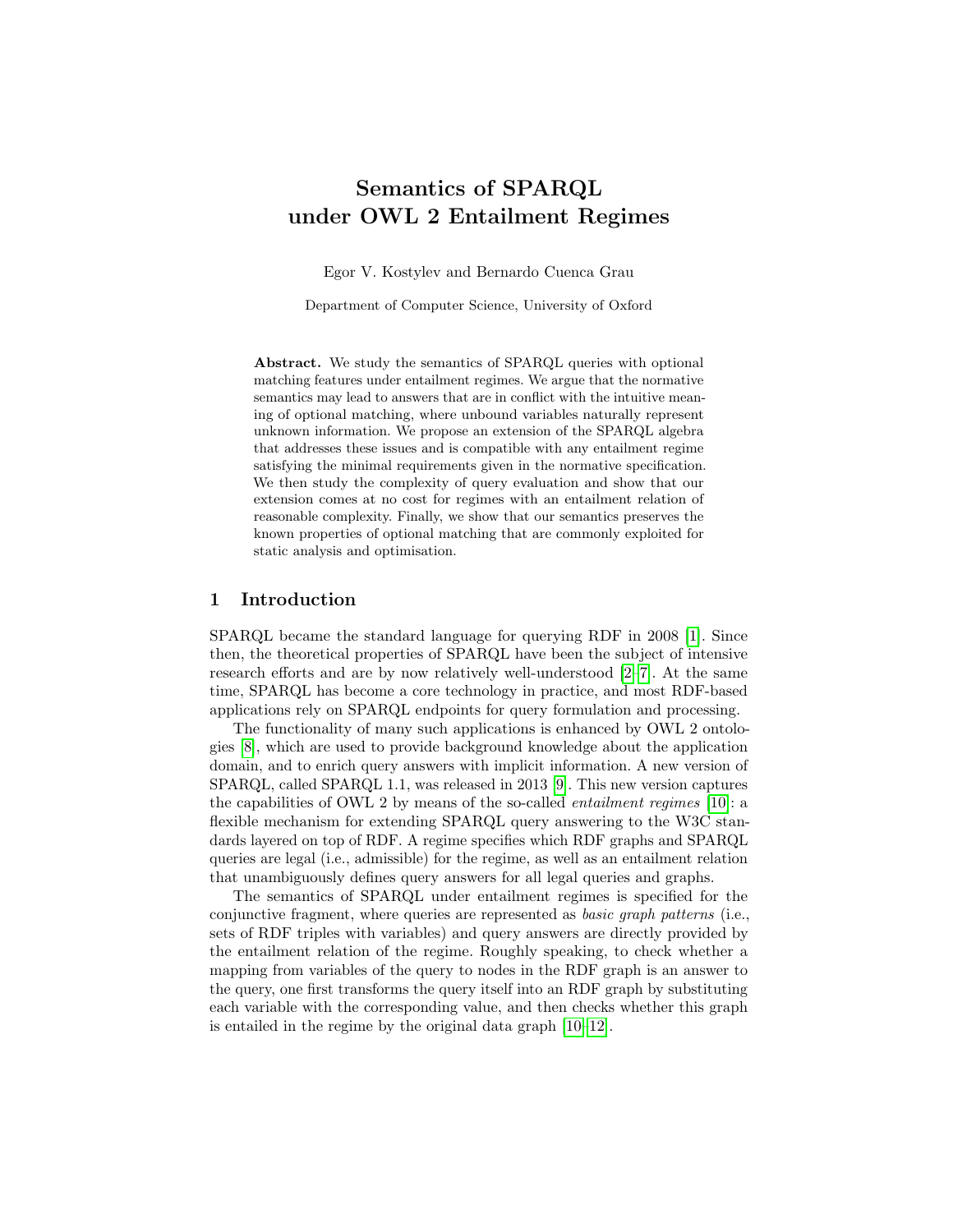When one goes beyond the basic fragment of SPARQL the language becomes considerably more complicated, but the effect of entailment regimes on the query semantics remains circumscribed to basic graph patterns [\[13,](#page-11-7) [14\]](#page-11-8). To evaluate a query one must first evaluate its component basic patterns using the relevant regime and then compose the results by means of the SPARQL algebra operations.

Of particular interest from both a theoretical and a practical perspective is the extension of the basic fragment of SPARQL with the optional matching feature, which is realised in the language by means of the OPTIONAL operator (abbreviated by OPT in this paper). This feature allows the optional information to be added to query answers only when the information is available in the RDF data graph: if the optional part of the query does not match the data, then the relevant variables are left unbounded in query answers.

One of the main motivations behind optional matching in SPARQL is to deal with the "lack of regular, complete structures in RDF graphs" (see [\[9\]](#page-11-4) Section 6) and hence with the inherent incompleteness of information in RDF data sources where only partial information about the relevant Web resources is typically available. In this setting, an unbound variable in an answer mapping is naturally interpreted as a "null" value, meaning that there might exist a binding for this variable if we consider other information elsewhere on the Web, but none is currently available in the RDF graph at hand. Another (and slightly different) motivation for optional matching was to introduce a mechanism for "not rejecting solutions because some part of the query pattern does not match" [\[1\]](#page-11-0); in this sense, one would naturally expect optional matching to either extend solutions with the optional information, or to leave solutions unchanged. Both readings of optional matching coincide if we focus just on RDF, and they are faithfully captured by the normative semantics. In this paper we argue that they naturally diverge once we consider more sophisticated entailment regimes. Furthermore, the differences that arise can have a major impact on expected answers.

To make this discussion concrete, let us briefly discuss a simple example of an RDF graph representing the direct train lines between UK cities as well as ferry boat transfers from UK cities to international destinations. Let this graph be exhaustive in its description of rail connections, but much less so in what concerns ferry transfers. We may exploit optional matching to retrieve all direct train connections between cities X and Y, extended with ferry transfers from Y to other cities Z whenever possible. Under the normative semantics of SPARQL we may obtain answers (London, Oxford,  $-$ ) and (London, Holyhead,  $-$ ) provided the graph has information about direct train lines from London to both Oxford and Holyhead, but no matching can be found in the graph for ferry connections starting from *Oxford* or *Holyhead* to other cities. Suppose next that the data graph is extended to a graph corresponding to an OWL 2 ontology in which it is stated that inland cities do not have ferry connections, and that Oxford is an inland city. The ontology establishes a clear distinction between  $Oxford$ and Holyhead: whereas the former is inland and cannot have ferry connections, the latter may still well be (and indeed is) a coastal city offering a number of transfers to international destinations. The normative OWL 2 direct semantics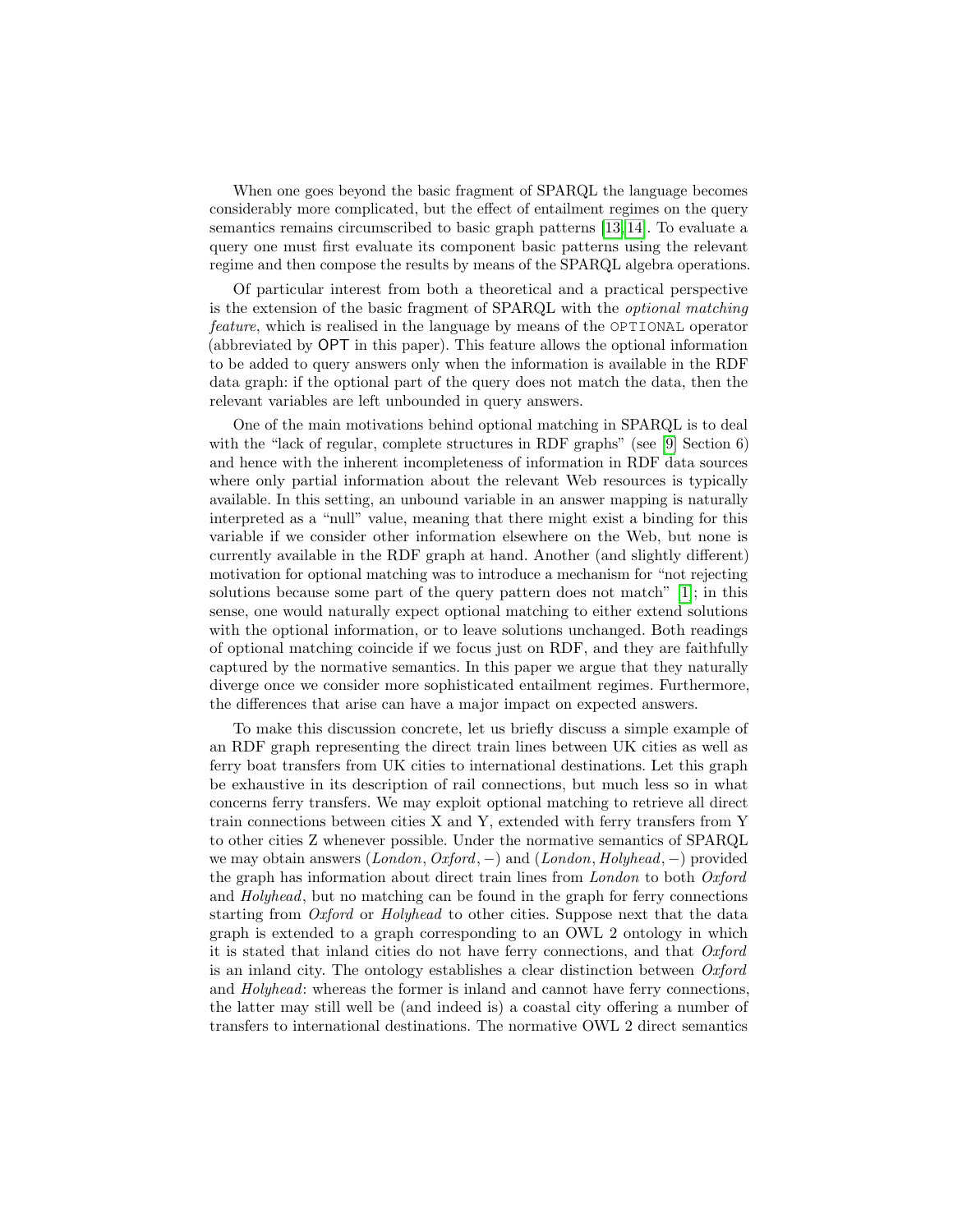entailment regime, however, does not distinguish between the case of Holyhead (where the information about ferry connections is still unknown) and  $Oxford$ (where the information is certain), and both answers would be returned. In this way, the normative semantics adopts the reading of optional matching where the optional information is used to complete (but never discard) query answers. In contrast, under the reading of unbounded variables as placeholders for unknown information, one would naturally expect the answer on Oxford to be ruled out. Indeed, if our goal were to find rail to ferry transfers starting from *London* and terminating in Dublin by first querying this graph and then looking for the missing information elsewhere on the Web, discarding cities like  $Oxford$  on the first stage would significantly facilitate our task.

In this paper, we propose an alternative semantics for the OPT operator which adopts the aforementioned reading of optional matching as an incomplete "null". We call our semantics *strict*, which reflects the fact that it rules out those answers in which unbound variables in the optional part cannot be matched to any consistent extension of the input graph. Our semantics is given as an extension of the SPARQL algebra and hence satisfies the expected compositionality properties of algebraic query languages. Furthermore, it is backwards-compatible with the normative semantics for regimes in which all legal graphs are consistent, such as the RDF regime [\[10\]](#page-11-5). We also study the complexity of query evaluation and show that our extension comes at no cost for regimes in which entailment is not harder than query evaluation under normative semantics for the RDF regime. Finally, we show that our semantics preserves the known properties of optional matching that are commonly exploited for static analysis and optimisation.

This paper is an updated version of the work [\[15\]](#page-11-9).

## <span id="page-2-0"></span>2 SPARQL 1.1 under Entailment Regimes

In this section, we formalise the syntax and normative semantics of a core fragment of SPARQL 1.1 with optional matching under entailment regimes. Our formalisation is based on the normative specification documents [\[9](#page-11-4)[–11\]](#page-11-10) and builds on the well-known foundational works on SPARQL [\[2,](#page-11-1) [3,](#page-11-11) [6\]](#page-11-12).

#### 2.1 Syntax

Let I, L, and B be infinite sets of *IRIs, literals*, and *blank nodes*, respectively. The set of RDF terms T is  $I \cup L \cup B$ . An RDF triple is a triple (s p o) from  $\mathbf{T} \times \mathbf{I} \times \mathbf{T}$ , with s called subject, p predicate, and o object. An *(RDF)* graph is a finite set of RDF triples. Assume additionally the existence of a countably infinite set  $V$  of variables disjoint from  $T$ . A *triple pattern* is a tuple from  $(T \cup V) \times (I \cup V) \times (T \cup V)$ . A basic graph pattern (BGP) is a finite set of triple patterns. Built-in conditions are conditions of the form  $bound(?X)$ ,  $?X = c$ , and  $?X = ?Y$  for  $?X, ?Y \in V$  and  $c \in T$ , and their Boolean combinations.

Complex graph patterns are constructed from BGPs using a range of available operators that are applicable to graph patterns and built-in conditions. We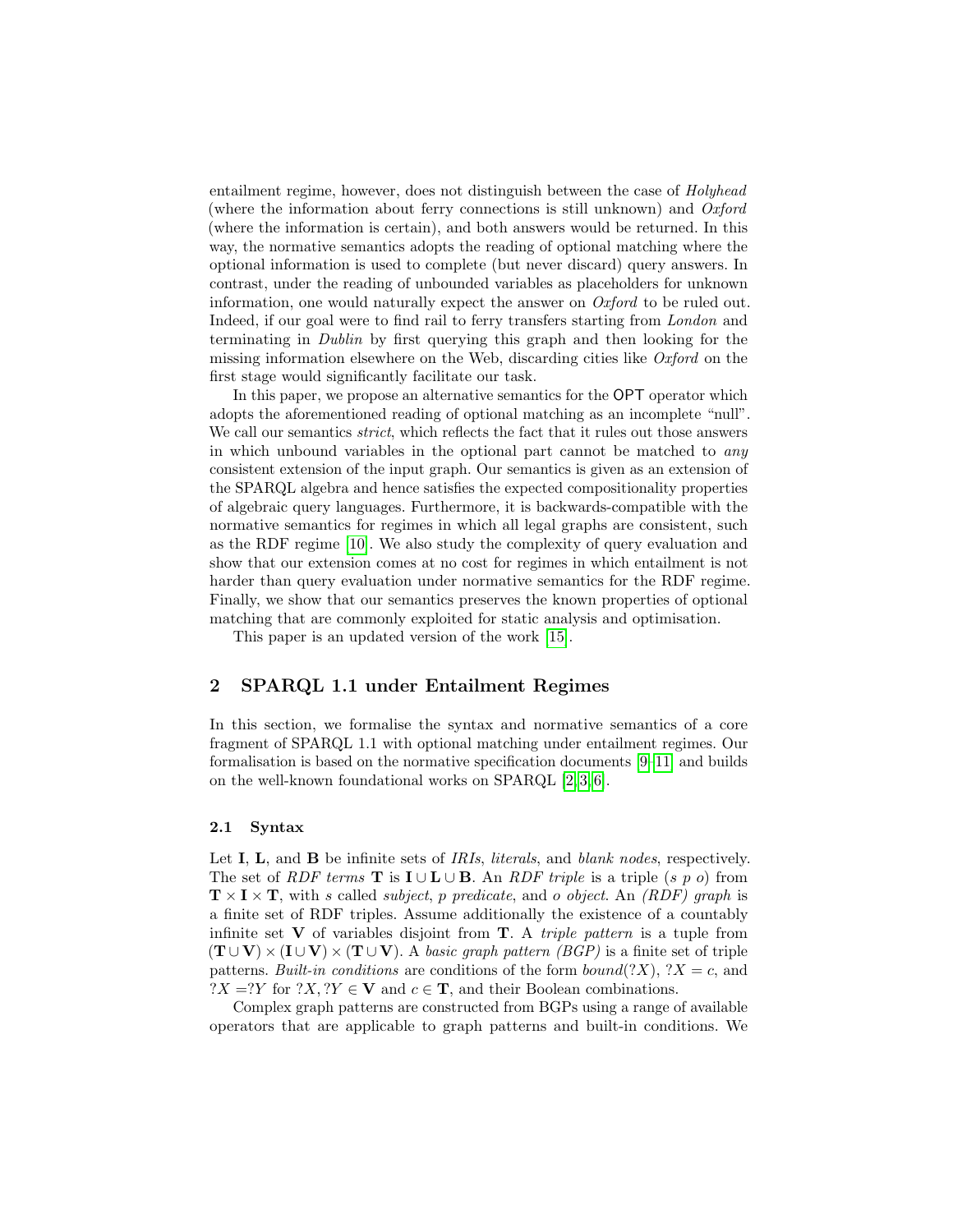focus on the AND-OPT-FILTER fragment (i.e., we consider neither union nor projection), which is widely accepted to be the fundamental core of SPARQL [\[2\]](#page-11-1). In this setting, graph patterns are inductively defined as follows (e.g., see [\[11\]](#page-11-10)):

- 1. every BGP is a graph pattern;
- 2. if  $P_1$  and  $P_2$  are graph patterns that share no blank nodes then  $(P_1 \text{ AND } P_2)$ and  $(P_1$  OPT  $P_2$ ) are graph patterns (called AND and OPT *patterns*); and
- 3. if P is a graph pattern and R is a built-in condition, then  $(P$  FILTER R) is a graph pattern (called FILTER pattern).

In what follows vars(P) (respectively triples(P)) denotes all the variables from V (respectively all triple patterns) that appear in a graph pattern P.

We conclude with the definition of a special class of graph patterns with intuitive behaviour  $[2]$ . A graph pattern is *well-designed* if and only if for each of its OPT subpatterns ( $P_1$  OPT  $P_2$ ) the pattern  $P_1$  mentions all the variables of  $P_2$  which appear outside this subpattern. Note that all graph patterns in the examples of this paper are well-designed.

#### 2.2 Semantics of BGPs under Entailment Regimes

The semantics of graph patterns is defined in terms of mappings; that is, partial functions from variables V to terms T. The *domain*  $\text{dom}(\mu)$  of a mapping  $\mu$  is the set of variables on which  $\mu$  is defined. The set of triples obtained from a BGP P by replacing each ?X from  $\text{dom}(\mu)$  by  $\mu$ (?X) is denoted by  $\mu$ (P).

Two mappings  $\mu_1$  and  $\mu_2$  are *compatible* (written as  $\mu_1 \sim \mu_2$ ) if  $\mu_1(?X) =$  $\mu_2(Y)$  for all variables ?X which are in both dom( $\mu_1$ ) and dom( $\mu_2$ ). If  $\mu_1 \sim \mu_2$ , then we write  $\mu_1 \cup \mu_2$  for the mapping obtained by extending  $\mu_1$  with  $\mu_2$  on variables undefined in  $\mu_1$ . A mapping  $\mu_1$  is subsumed by a mapping  $\mu_2$  (written  $\mu_1 \subseteq \mu_2$ ) iff  $\mu_1 \sim \mu_2$  and dom $(\mu_1) \subseteq$  dom $(\mu_2)$ . Finally, a set of mappings  $\Omega_1$  is subsumed by a set of mappings  $\Omega_2$  (written  $\Omega_1 \subseteq \Omega_2$ ) iff for each  $\mu_1 \in \Omega_1$  there exists  $\mu_2 \in \Omega_2$  such that  $\mu_1 \sqsubseteq \mu_2$ .

Based on [\[10\]](#page-11-5), an *(entailment)* regime  $\Re$  is a tuple  $(\mathbf{R}, \mathcal{G}, \mathcal{P}, \mathcal{C}, \llbracket \cdot \rrbracket)$ , where

- 1. R is a set of reserved IRIs from I;
- 2.  $\mathcal G$  is the set of *legal* graphs;
- 3. P is the set of legal BGPs;
- 4. C is the set of *consistent* graphs, such that  $\mathcal{C} \subseteq \mathcal{G}$ ; and
- 5.  $\llbracket \cdot \rrbracket$  is the *query answering* function, that takes a graph G from G and a BGP P from  $P$  and returns either a set  $[ P ]_G$  of mappings  $\mu$  such that  $\textsf{dom}(\mu) = \textsf{vars}(P)$ , if  $P \in \mathcal{C}$ ; or  $Err$ , otherwise.

As in most theoretical works on SPARQL [\[2,](#page-11-1) [3,](#page-11-11) [6,](#page-11-12) [16\]](#page-11-13), we assume that the query answering function returns a set of mappings, rather than a multiset.

The definitions of query answering and consistency in a regime are based on an entailment relation [\[10\]](#page-11-5), which is also specified as part of the regime. We do not model the entailment relation explicitly, but assume two conditions that capture the effects of any reasonable entailment relation on legality and consistency. All regimes mentioned in the normative specification satisfy these properties and in this paper we consider only regimes that do so.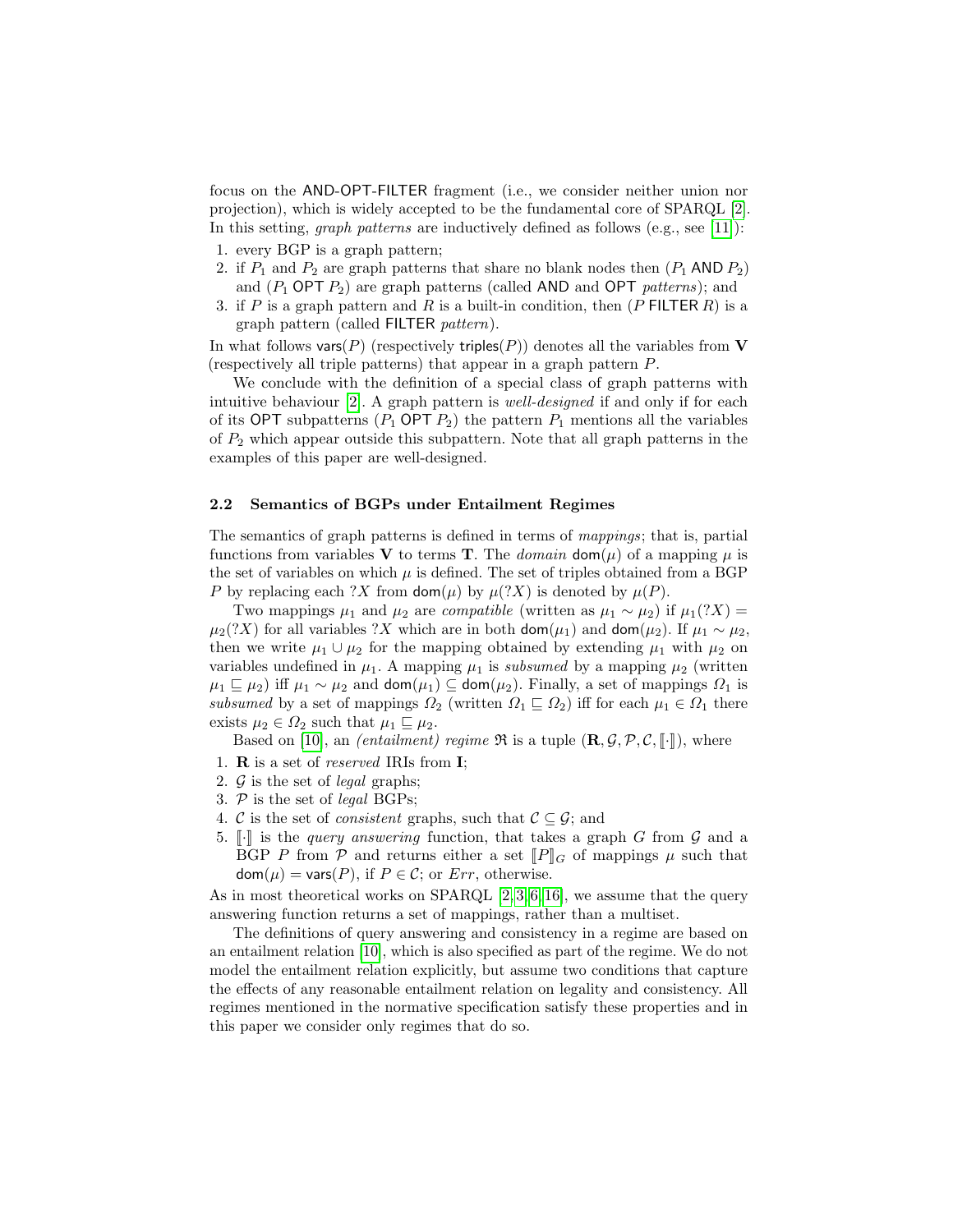- (C1) If graphs G,  $G_1$  and  $G_2$  are legal, and there is  $h : \mathbf{T} \to \mathbf{T}$ , preserving **R**, such that  $h(G_1 \cup G_2) \subseteq G$  then  $G_1 \cup G_2$  is legal; if, in addition, G is in C then  $G_1 \cup G_2$  is also in  $\mathcal{C}$ .
- (C2) If a BGP P is in  $P$  then  $\mu(P)$  is in G for any (total)  $\mu : V \to (T \setminus R)$ , such that  $\mu(P)$  is a graph; if also  $\mu(P)$  is in C then  $\mu \in [P]_{\mu(P)}$ .

Condition (C1) formalises (a weak form of) the monotonicity of legality and consistency: an illegal graph that is a union of legal ones cannot be made legal by identifying and renaming of non-reserved terms or adding triples to it; moreover, a similar property holds for consistency. Condition (C2) guarantees, that "freezing" variables of a legal BGP to non-reserved terms gives us a legal graph, and, moreover, if such a graph is consistent, then the answer of the BGP on this graph contains the mapping corresponding to the "freezing".

The notions introduced in the remainder of this paper are parameterised with a regime R, which is not mentioned explicitly for brevity.

#### 2.3 Normative Semantics under Entailment Regimes

Following [\[2\]](#page-11-1), now we show how the query answering function  $\llbracket \cdot \rrbracket$  extends to complex graph patterns (we refer to [\[2\]](#page-11-1) for details). A mapping  $\mu$  satisfies a built-in condition R, denoted  $\mu \models R$ , if one of the following holds:

- 1. R is bound(?X) and  $?X \in \text{dom}(\mu)$ ; or
- 2. R is  $?X = c$ ,  $?X \in \text{dom}(\mu)$ , and  $\mu(?X) = c$ ; or
- 3. R is  $?X = ?Y$ ,  $?X \in \text{dom}(\mu)$ ,  $?Y \in \text{dom}(\mu)$ , and  $\mu(?X) = \mu(?Y)$ ; or

4. R is an evaluating to true Boolean combination of other built-in conditions. The join, difference, and left outer join of sets of mappings  $\Omega_1$ ,  $\Omega_2$  are as follows:

 $\Omega_1 \Join \Omega_2 = {\mu_1 \cup \mu_2 \mid \mu_1 \in \Omega_1 \text{ and } \mu_2 \in \Omega_2 \text{ such that } \mu_1 \sim \mu_2},$ 

- $\Omega_1 \setminus \Omega_2 = {\mu_1 \mid \mu_1 \in \Omega_1, \text{ there is no } \mu_2 \in \Omega_2 \text{ such that } \mu_1 \sim \mu_2},$
- $\Omega_1 \Join \Omega_2 = (\Omega_1 \Join \Omega_2) \cup (\Omega_1 \setminus \Omega_2).$

A graph pattern is *legal* for a regime  $\Re$  if all the BGPs it contains are legal. The normative query answering function  $\llbracket \cdot \rrbracket^n$  is inductively defined for all legal graph<br>nottorns  $R$  on the base of  $\llbracket \cdot \rrbracket$  as follows. For graphs  $C$  from  $C$  we have: patterns P on the base of  $\llbracket \cdot \rrbracket$  as follows. For graphs G from C we have:

1. if P is a BGP then  $[ P ]_G^n = [P]_G$ ;<br>2. if P is (P. AND P.) then  $[ P ]_n^n =$ 

2. if P is  $(P_1 \text{ AND } P_2)$  then  $[[P]]_G^T = [[P_1]]_G^T \bowtie [[P_2]]_G^T;$ <br>3. if P is  $(P_2 \text{ OPT } P_1)$  then  $[[P]]_H^T = [[P_1]]_H^T \bowtie [[P_2]]_H^T;$ 

3. if P is  $(P_1 \text{ OPT } P_2)$  then  $\llbracket P \rrbracket_{G}^n = \llbracket P_1 \rrbracket_{G}^n \bowtie \llbracket P_2 \rrbracket_{G}^n$ ; and<br>4. if P is  $(P' \text{ Ell} \text{ TED } P)$  then  $\llbracket P \rrbracket_{G}^n = \llbracket \mu \rrbracket_{G}^n \bowtie \llbracket P_2 \rrbracket_{G}^n$ ; and

4. if P is  $(P'$  FILTER R) then  $\llbracket P \rrbracket_{G}^{n} = \{\mu \mid \mu \in \llbracket P' \rrbracket_{G}^{n}$  and  $\mu \models R\}$ .

If  $G \notin \mathcal{C}$  then  $[[P]]_G^n = Err$  for any graph pattern P (which again coincides with  $[[P]]_G^n = Err$  for any graph pattern P (which again coincides with  $[[P]]_G^n$  when P is a BCP). Note that by these definitions  $\mu \in [[D]]_m$  im  $[<sub>*G*</sub> when *P* is a BGP). Note, that by these definitions  $\mu \in [$ *P* $]_G^n$  implies that  $\text{dom}(\mu) \subset \text{var}(P)$ , but this inclusion may be strict if *P* contains **OPT** operator$  $\textsf{dom}(\mu) \subseteq \textsf{vars}(P)$ , but this inclusion may be strict if P contains OPT operator.

Two legal patterns  $P_1$  and  $P_2$  are equivalent (under normative semantics), denoted by  $P_1 \equiv^n P_2$ , if  $[ P_1 ]_G^n = [ P_2 ]_G^n$  for every RDF graph  $G \in \mathcal{G}$ .

## <span id="page-4-0"></span>3 On Optional Matching Under the Normative Semantics

One of the main motivations for optional matching in SPARQL was to deal with the "lack of regular, complete structures in RDF graphs" [\[9\]](#page-11-4). Indeed, RDF data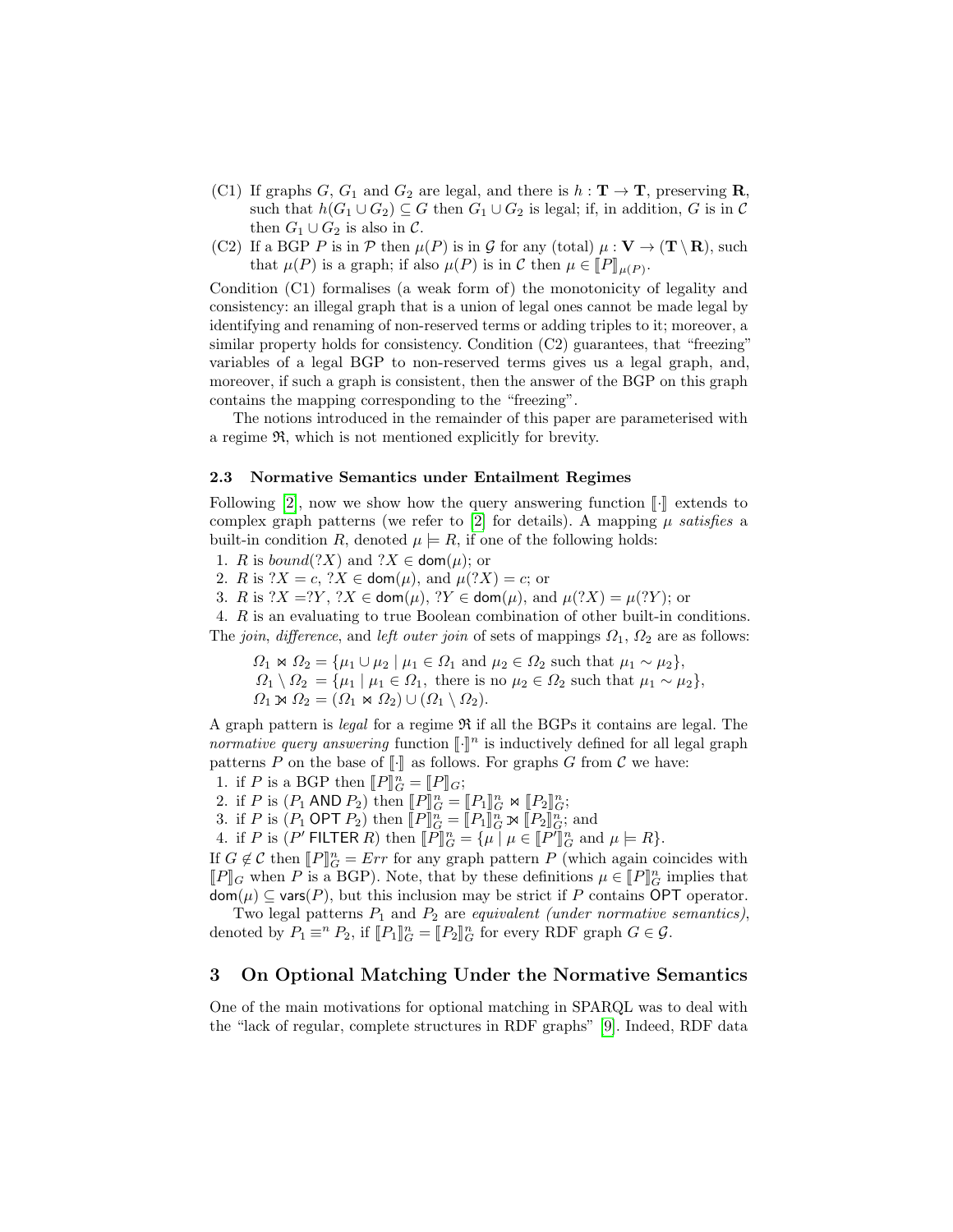is loosely structured, and in many applications it is not satisfactory to reject an answer if some relevant information is missing. For example, if we are interested in retrieving the names, emails, and websites of employees, we may not want to discard a partial answer involving the name and email address of an employee merely because the information on the employee's website is not available in the graph. The normative semantics was designed to deal with such situations: the optional information is included in query answers only when the information is available; otherwise, the relevant variables are left unbounded. An unbound variable in an answer is thus a manifestation of inherent incompleteness of RDF data sources, and the missing information is interpreted as unknown.

This natural interpretation of query results, however, no longer holds if the query is evaluated under certain entailment regimes, as we illustrate next by means of examples. In these and all other examples given later on, we focus on the OWL 2 direct semantics regime. In order for an RDF graph to be legal for this regime, it must correspond to an OWL 2 ontology; similarly, legal BGPs must correspond to an extended ontology in which variables are allowed [\[10\]](#page-11-5). Thus, in the examples we express RDF graphs and BGPs in (extended) OWL 2 functional syntax, and use words "ontology" and "graph" interchangeably (we also omit declaration axioms in ontologies and BGPs to avoid clatter).

<span id="page-5-0"></span>*Example 1.* Consider the OWL 2 ontology  $\mathcal{O}_1$  consisting of the axioms

 $\text{ClassA} \text{s}$  crition(InlandCity Oxford), PropertyAssertion(train London Oxford), ClassAssertion(CoastalCity Holyhead), PropertyAssertion(train London Holyhead), PropertyDomain(ferry CoastalCity), DisjointClasses(CoastalCity InlandCity).

Consider also the following graph pattern  $P_1$ , which we wish to evaluate over  $\mathcal{O}_1$ :

PropertyAssertion(train  $?X$   $?Y$ ) OPT PropertyAssertion(ferry  $?Y$   $?Z$ ).

Intuitively, solutions to  $P_1$  provide direct train lines from city X to city Y as well as, optionally, the ferry transfers from Y to other cities Z. Under the normative semantics, the BGPs in  $P_1$  are evaluated separately. In particular, the optional BGP is evaluated to the empty set, and  $[ P_1 ]_{\mathcal{O}_1}^n = {\mu_1, \mu_2},$  where

 $\mu_1 = \{?X \mapsto London, ?Y \mapsto Oxford\}$  and  $\mu_2 = \{?X \mapsto London, ?Y \mapsto Holyhead\}.$ 

In both answers, variable ?Z is unbounded and hence we conclude that  $\mathcal{O}_1$ contains no relevant information about ferry connections starting from Oxford or Holyhead. However, the nature of the lack of such information is fundamentally different. On the one hand, the connections from Holyhead (e.g., to Dublin) are missing from  $\mathcal{O}_1$  just by the incompleteness of the information in the graph, which is usual in (and also a feature of) Semantic Web applications. On the other hand, *Oxford* cannot have a ferry connection because it is a landlocked city, and hence the information about its (lack of) ferry connections is certain. Thus, the normative semantics cannot distinguish between unknown and non-existent ferry connections. However, if we adhere to the reading of unbounded variables as incomplete information or "nulls", then  $\mu_1$  should not be returned as an answer.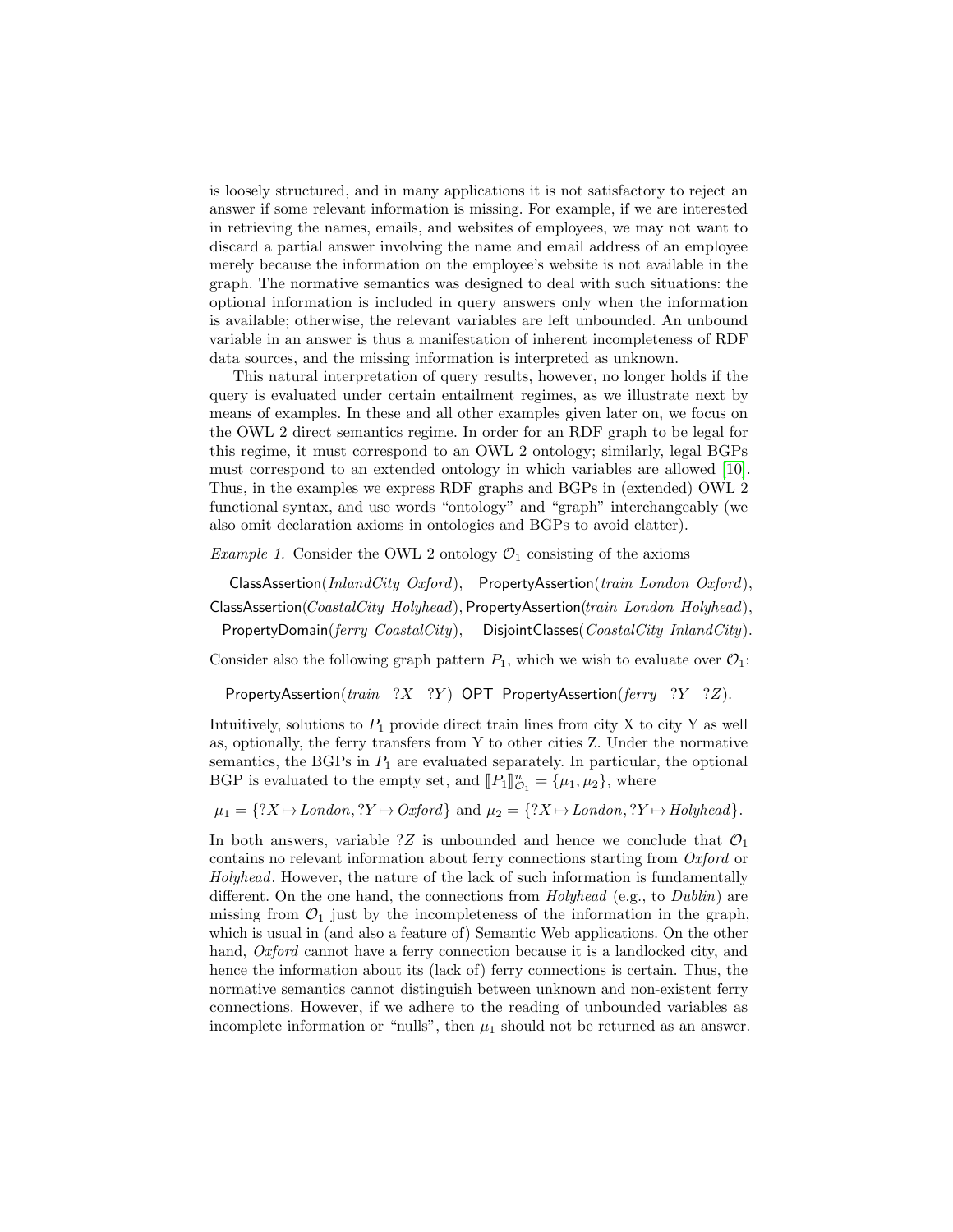The issues described in this example become even more apparent in cases where the optional part alone cannot be satisfied, as in the following example.

<span id="page-6-0"></span>*Example 2.* Consider the ontology  $\mathcal{O}_2$  with the axioms

ClassAssertion(Person Peter), DisjointProperties(hasFather hasMother).

Furthermore, consider the following pattern  $P_2$ :

ClassAssertion(Person ?X) OPT ({ PropertyAssertion(hasFather ?X ?Y), PropertyAssertion(hasMother ?X ?Y)}).

The optional BGP does not match to anything, so  $[\![P_2]\!]_{Q_2}^n$  consists of  $\{?X \mapsto$ <br>*Pater* However, this BCP is in contradiction with the disjointness axiom: under Peter}. However, this BGP is in contradiction with the disjointness axiom: under the OWL 2 regime, no solution to  $P_2$  exists for any ontology with this axiom.

As these examples suggest, if we interpret unbound variables in answers to queries with optional parts as an indication of unknown information in the data graph, then the normative semantics may yield counter-intuitive answers. At the core of this issue is the inability of the normative semantics to distinguish between answers in which it is possible to assign values to the missing optional part (a natural reflection of incompleteness in the data), and those where this is impossible (a reflection that the missing information is incompatible with the answer). This distinction is immaterial for regimes without inconsistencies, but it becomes apparent in more sophisticated regimes, such as those based on OWL 2.

## 4 Semantics of Strict Optional Matching

In this section, we propose our novel semantics for optional matching under regimes. In a nutshell, our semantics addresses the issues described in Section [3](#page-4-0) by ruling out those answer mappings where unbound variables in the optional part cannot be matched to any consistent extension of the input graph. Our semantics is therefore *strict*, in the sense that only answers in which unbound variables are genuine manifestations of incompleteness in the data are returned.

#### 4.1 Definition of Strict Semantics

We start by introducing the notion of a frozen RDF graph for a pattern  $P$  and a mapping  $\mu$ . Roughly speaking, this graph is obtained by taking all the triple patterns in P and transforming them into RDF triples by applying the extension of  $\mu$  where unbounded variables are "frozen" to arbitrary fresh constants.

**Definition 1.** Let  $\mathfrak{R} = (\mathbf{R}, \mathcal{G}, \mathcal{P}, \mathcal{C}, \llbracket \cdot \rrbracket)$  be an entailment regime. Let P be a legal graph pattern, and let  $\mu$  be a mapping from variables V to RDF terms **T**. Then, the freezing  $G^P_\mu$  of P under  $\mu$  is the RDF graph  $\bar{\mu}$ (triples(P)), where  $\bar{\mu}$  is the mapping that extends  $\mu$  by assigning each variable in vars(P), which is not in  $dom(\mu)$ , to a globally fresh IRI from **I** not belonging to **R**.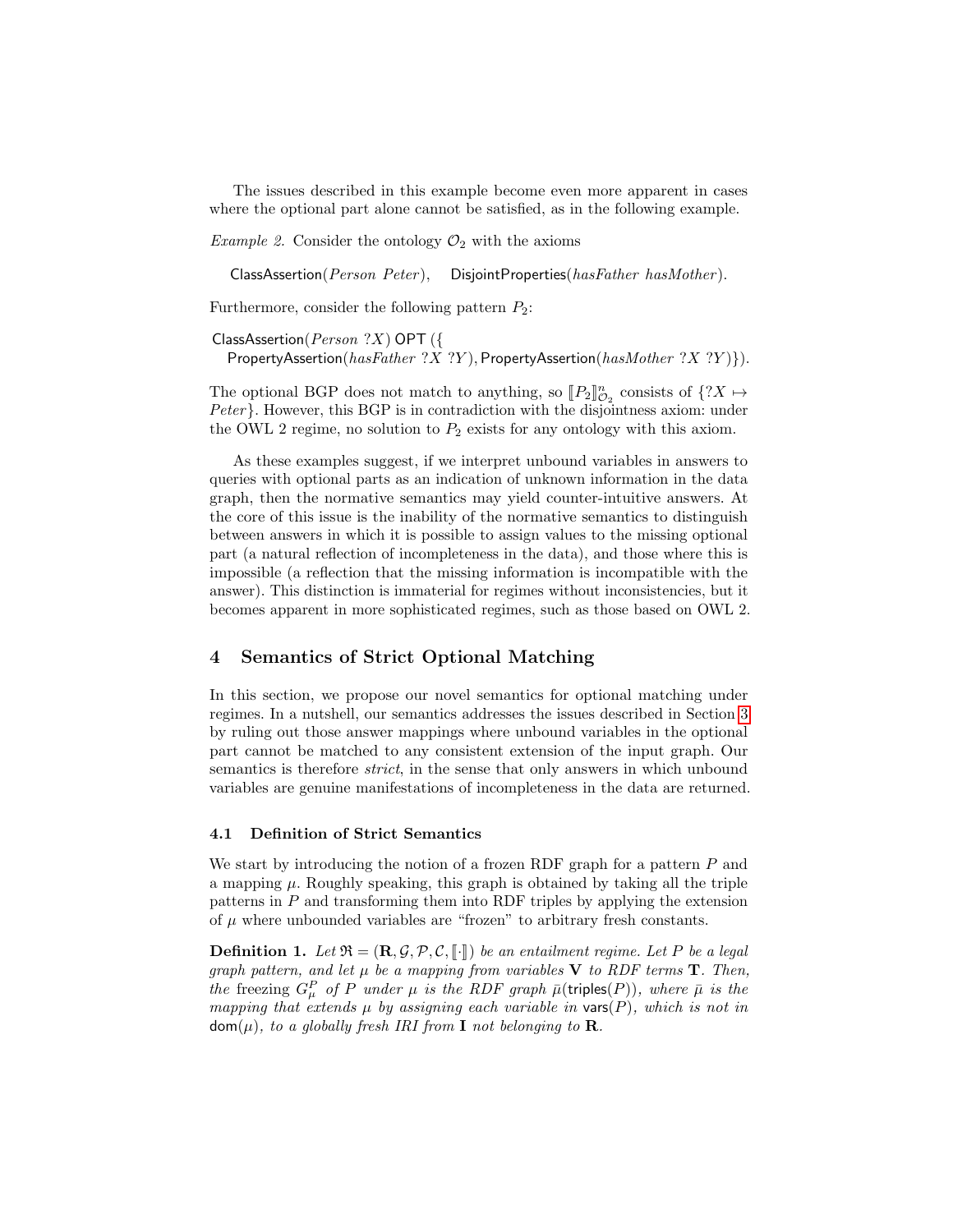The freezing  $G^P_\mu$  depends only on the candidate mapping  $\mu$  and the triple patterns occurring in  $P$ ; thus, it does not depend either on the specific operators used in  $P$ , or on the RDF graph over which the query pattern is to be evaluated.

*Example 3.* For pattern  $P_1$  and mappings  $\mu_1$ ,  $\mu_2$  from Example [1](#page-5-0) the freezings  $G_{\mu_1}^{P_1}$  and  $G_{\mu_2}^{P_1}$  have the following form, for fresh IRIs k and  $\ell$ :

 ${Property}$ Assertion(train London Oxford), PropertyAssertion(ferry Oxford k) },  ${PropertyA}$ ssertion(*train London Holyhead*),PropertyAssertion(*ferry Holyhead*  $\ell$ ) }.

Intuitively, the freezing represents the simplest and most general RDF graph over which all the undefined variables in a given solution mapping could be bounded to concrete values. Thus, if  $G^P_\mu$  together with the input graph G is not a consistent graph for the relevant regime, we can conclude, using condition (C1) of the regime, that the undefined variables in  $\mu$  will never be matched to concrete values in any consistent extension of G and hence  $\mu$  should be ruled out as an answer. On the other hand, if  $G \cup G_{\mu}^P$  is consistent, then such an extension exists and, by condition (C2), the undefined variables can be mapped in this extension.

**Definition 2.** Let  $\mathfrak{R} = (\mathbf{R}, \mathcal{G}, \mathcal{P}, \mathcal{C}, \llbracket \cdot \rrbracket)$  be an entailment regime. A mapping  $\mu$ is R-admissible for a graph  $G \in \mathcal{C}$  and legal graph pattern P if  $G \cup G_{\mu}^P$  is a graph belonging to C. The set of all R-admissible mappings for a consistent graph G and a legal graph pattern  $P$  is denoted as  $Adm(G, P)$ .

Example 4. Clearly,  $\mathcal{O}_1 \cup G_{\mu_1}^{\mu_1}$  is inconsistent since ferries only depart from coastal cities, but Oxford is an inland city. In contrast,  $\mathcal{O}_1 \cup G_{\mu_2}^{P_1}$  is consistent. Thus, we have  $\mu_1 \notin Adm(\mathcal{O}_1, P)$ , but  $\mu_2 \in Adm(\mathcal{O}_1, P)$ .

We are now ready to formalise our semantics.

<span id="page-7-0"></span>**Definition 3.** Given an entailment regime  $\mathfrak{R} = (\mathbf{R}, \mathcal{G}, \mathcal{P}, \mathcal{C}, \lbrack \cdot \rbrack)$ , the strict query answering function  $[\![\cdot]\!]^s$  is defined for legal graph patterns P and  $G \in \mathcal{C}$  as follows:

1. if P is a BGP then  $[\![P]\!]_G^s = [\![P]\!]_G^s$ ;<br>a if P is P AND P, then  $[\![P]\!]_S^s = [\![P]\!]_G^s$ ;

2. if P is P<sub>1</sub> AND P<sub>2</sub> then  $[[P]]_{G}^{s} = ([P_1]]_{G}^{s} \bowtie [P_2]]_{G}^{s} \cap Adm(G, P);$ <br>
g if P is P OPT P<sub>2</sub> then  $[[P]]_{G}^{s} = ([[P_1]]_{G}^{s} \bowtie [P_2]]_{G}^{s}) \cap Adm(G, P);$ 

3. if P is P<sub>1</sub> OPT  $P_2$  then  $\llbracket P \rrbracket_{G}^{s} = (\llbracket P_1 \rrbracket_{G}^{s} \rtimes \llbracket P_2 \rrbracket_{G}^{s}) \cap Adm(G, P)$ ; and  $\forall$  if P is P' FU TED B then  $\llbracket P \rrbracket_{G}^{s} = \{ \cup_{i=1}^{n} \cup_{i=1}^{n} \in \llbracket P' \rrbracket_{G}^{s} \text{ and } \cup_{i=1}^{n} P_i \}$ 

4. if P is P' FILTER R then  $[P]_G^s = {\mu \mid \mu \in [P']}$ "<br>ה  $S_G$  and  $\mu \models R$ ,

where  $\cap$  denotes the standard set-theoretic intersection. If  $G \notin \mathcal{C}$  then  $[\![P]\!]_G^s = Err$ <br>for any graph nattern  $P$ , Eingliss legal natterns  $P$ , and  $P$ , are equivalent (under for any graph pattern  $P$ . Finally, legal patterns  $P_1$  and  $P_2$  are equivalent (under strict semantics), written  $P_1 \equiv^s P_2$ , if  $[ P_1 ]_G^s = [ P_2 ]_G^s$  for any legal G.

Example 5. The strict semantics behaves as expected for our examples:  $[P_1]_{\mathcal{O}_1}^s =$  $\{\mu_1\}$  holds for  $\mathcal{O}_1$  and  $P_1$  from Example [1,](#page-5-0) while  $[ P_2 ]_{\mathcal{O}_2}^s = \emptyset$  holds for Example [2.](#page-6-0)

The strict and normative semantics coincide in two limit cases. First, if the entailment regime does not allow for inconsistent graphs (i.e., if  $C = \mathcal{G}$ ) as is the case for the RDF regime [\[10\]](#page-11-5), then  $[ P ]_G^r = [ P ]_G^r$  for every legal pattern P<br>and graph G. Second, if the relevant pattern P is **OPT** free than the frequent for and graph G. Second, if the relevant pattern  $P$  is OPT-free then the freezing for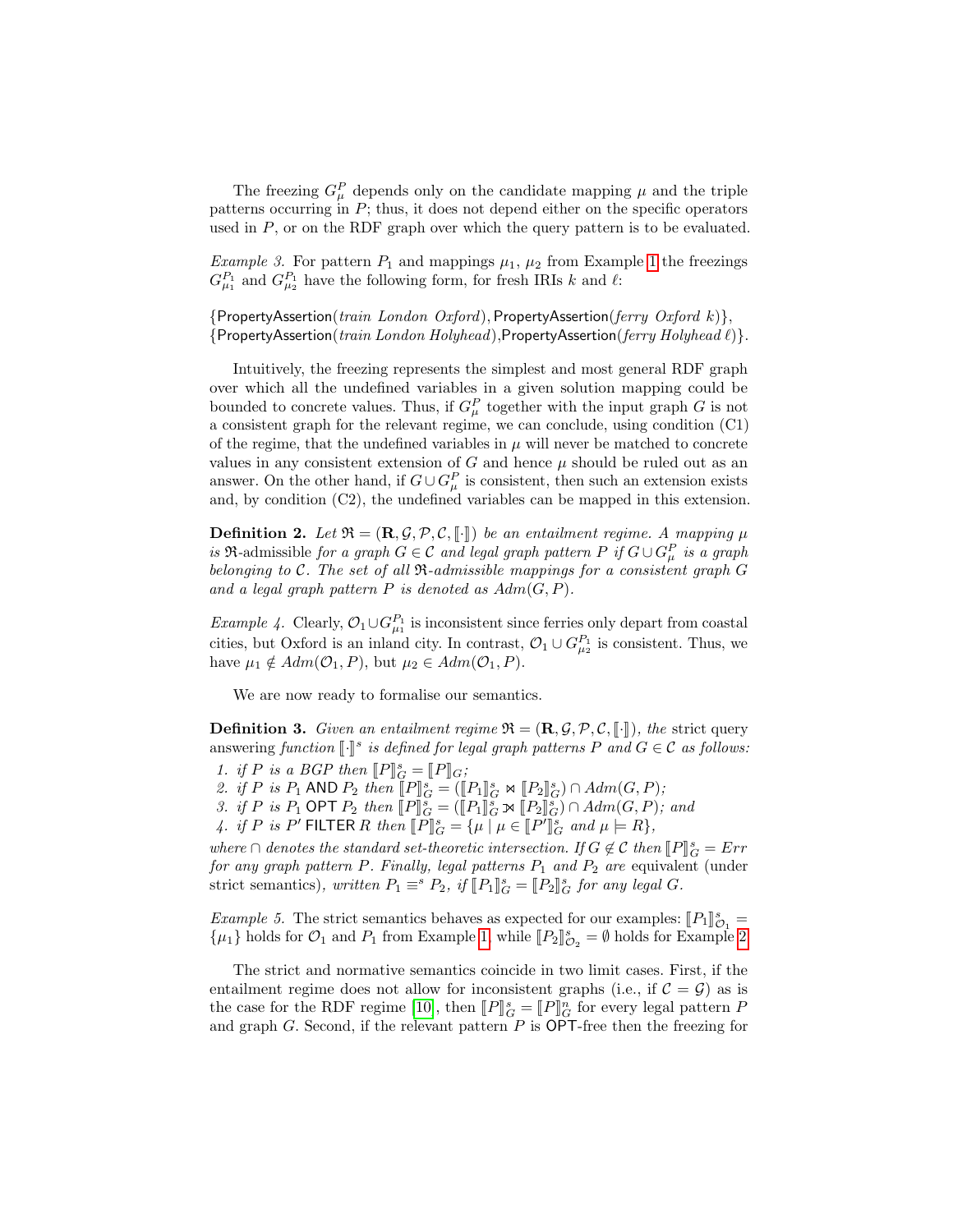every candidate answer mapping contains no fresh IRIs and is  $\Re$ -entailed by  $G$ ; thus, we again have  $[[P]]_G^s = [[P]]_G^n$  for every legal graph G.<br>Thus, the difference between the permeting computies  $[[P]]_G$ 

Thus, the difference between the normative semantics  $\llbracket \cdot \rrbracket^n$  and strict semantics maniforts only for regimes that admit inconsistency and is giroumscribed  $\llbracket \cdot \rrbracket^s$  manifests only for regimes that admit inconsistency, and is circumscribed<br>to the presence of OPT in graph patterns, where non-admissible mappings are to the presence of OPT in graph patterns, where non-admissible mappings are excluded in the case of the strict semantics. Note, however, that even if a mapping  $\mu_1$  (respectively  $\mu_2$ ) is admissible for a subpattern  $P_1$  (respectively  $P_2$ ) containing OPT, it is possible for  $\mu_1 \cup \mu_2$  not to be admissible for the joined pattern  $P = P_1$  AND  $P_2$ . Thus, the admissibility restriction is also explicitly reflected in the semantics of AND given in Definition [3.](#page-7-0) This is illustrated in the example given next.

Example 6. Consider ontology  $\mathcal{O}_3$ , consisting of the axioms

SubClassOf(

IntersectionOf(SomeValuesFrom(husband Thing) SomeValuesFrom(wife Thing)) Nothing),

ClassAssertion(Person Mary).

The first axiom establishes that a person cannot have both a husband and a wife. Consider also the following well-designed graph pattern  $P_3$ :

 $(ClassAssociation(Person ?X) \; OPT \; (Property Association(husband ?X ?Y))) \; AND$ (ClassAssertion( $Person$  ?X) OPT (PropertyAssertion( $wife$  ?X ?Z))).

Clearly,  $\mu = \{?X \mapsto Mary\}$  belongs to the strict answer to each of the OPT subpatterns of  $P_3$  since each of them independently can match to a consistent extension of  $\mathcal{O}_3$ . However,  $\mu$  is not admissible for  $P_3$  since Mary has both a husband and a wife in  $G_{\mu}^{P_3}$ , and hence  $\mathcal{O}_3 \cup G_{\mu}^{P_3}$  is inconsistent. Thus,  $[P_3]_{\mathcal{O}_3}^s = \emptyset$ .

#### 4.2 Comparing the Normative and Strict Semantics

Our previous examples support the expected behaviour of our semantics, namely that its effect is circumscribed to filtering out problematic answers returned under the normative semantics. We next formally show that our semantics behaves as expected in general, provided that we restrict ourselves to well-designed patterns and negation-free FILTER expressions (which are rather mild restrictions).

It is known that patterns which are not well-designed easily lead to unexpected answers, even under the normative semantics (we refer to [\[2\]](#page-11-1) for a detailed discussion). Therefore, it comes at no surprise that the intuitive behaviour of our semantics is only guaranteed under this assumption.

<span id="page-8-0"></span>**Theorem 1.** Let  $\mathfrak{R} = (\mathbf{R}, \mathcal{G}, \mathcal{P}, \mathcal{C}, \llbracket \cdot \rrbracket)$  be an entailment regime. The inclusion  $\llbracket P \rrbracket_{G}^{s} \sqsubseteq \llbracket P \rrbracket_{G}^{n}$  holds for any graph G from C and any legal well-designed graph<br>national B which does not use negation in  $\text{Ell} \text{TEB}$  expressions pattern P which does not use negation in FILTER expressions.

Note that Theorem [1](#page-8-0) is formulated in terms of subsumption, instead of set-theoretic containment. The rationale behind this formulation is clarified next.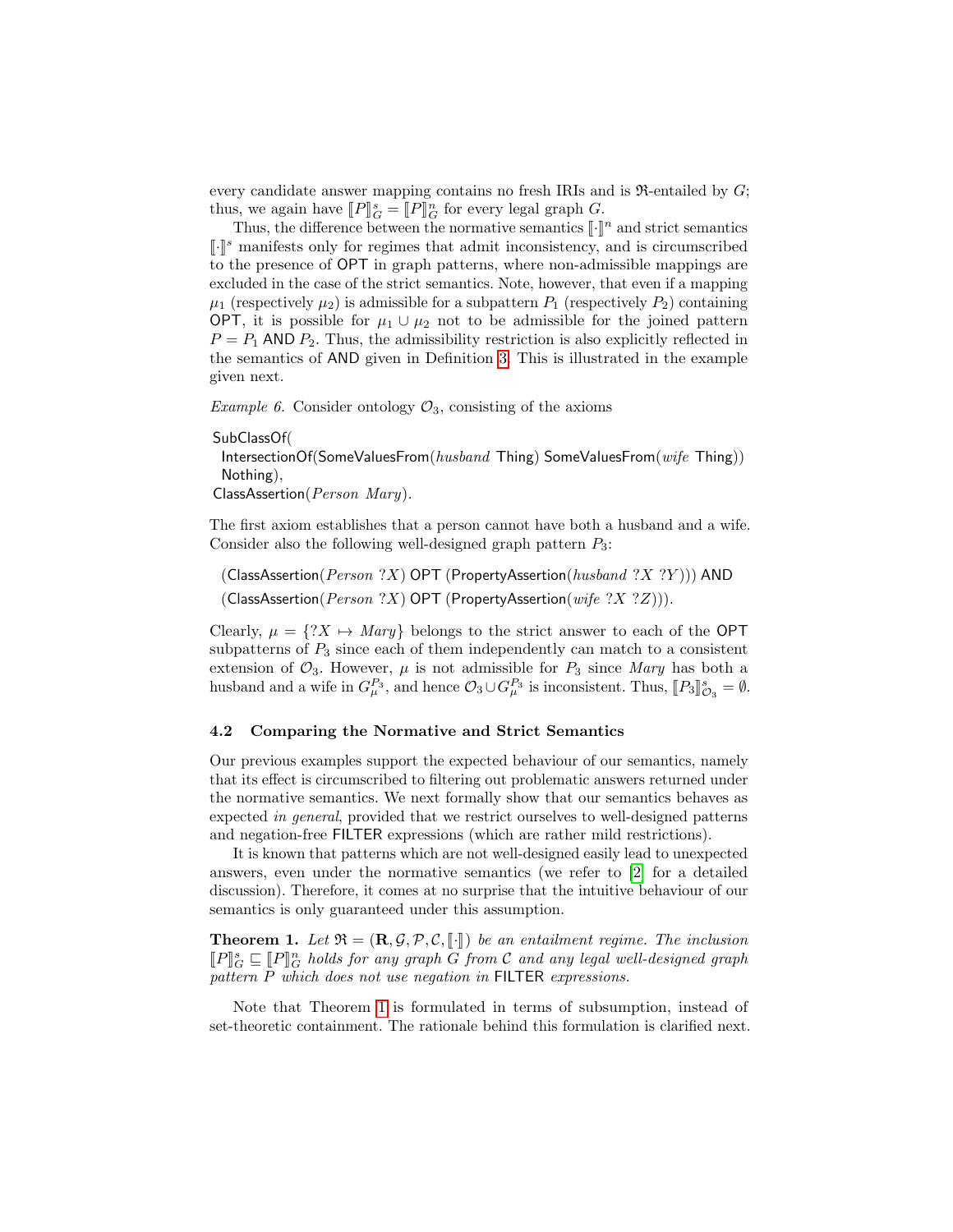*Example 7.* Consider the ontology  $\mathcal{O}'_1$ , which is obtained from  $\mathcal{O}_1$  in Example [1](#page-5-0) by removing all axioms involving Holyhead, and adding the axiom

PropertyAssertion(bus Canterbury London).

Consider also the following graph pattern  $P_1'$ :

PropertyAssertion(bus ?U ?X) OPT

(PropertyAssertion(train ?X ?Y) OPT PropertyAssertion(ferry ?Y ?Z)).

The mapping  $\mu = \{?U \mapsto \text{C}anterbury, ?X \mapsto \text{London}, ?Y \mapsto \text{Oxford}\}\$ is returned by the normative semantics. As already discussed, Oxford is an inland city and hence cannot have ferry connections; thus,  $\mu$  is not returned under strict semantics. However, it may be possible to reach a ferry connection from London (although none is given), and hence the answer  $\mu' = \{?U \mapsto \text{C}anterbury, ?X \mapsto \text{London}\}\$ is returned instead of  $\mu$  under strict semantics. Clearly,  $\mu'$  is not a normative answer and  $[P'_1]$  $S_{\mathcal{O}'_1} \not\subseteq [P'_1]$  $_{\mathcal{O}'_1}^n$ ; however,  $\mu' \sqsubseteq \mu$  and  $\llbracket P'_1 \rrbracket$  $S_{\mathcal{O}'_1} \sqsubseteq [P'_1]$  $\stackrel{n}{\mathcal{O}_1'}\cdot$ 

## 5 Computational Properties and Static Optimisation

In this section we first study the computational properties of our semantics. We show that the complexity of graph pattern evaluation under strict and normative semantics coincide, provided that consistency checking is feasible in PSPACE for the regime at hand. Then we focus on static query analysis, and in particular on pattern equivalence. We show that the key equivalence-preserving transformation rules that have been proposed for static optimisation of SPARQL queries continue to hold if we consider equivalence under strict semantics.

#### 5.1 Complexity of Strict Graph Pattern Evaluation

Recall that the graph pattern evaluation is the key problem in SPARQL. In the context of entailment regimes, it is defined as follows, where  $x$  is either  $n$  or  $s$ .

| <b>GRAPH PATTERN EVALUATION</b>                                                                                                                        |
|--------------------------------------------------------------------------------------------------------------------------------------------------------|
| Regime $\Re$ , legal graph $G$ , legal graph pattern P, and mapping $\mu$ .<br>$\vert Input:$<br>$[Question: Is \mu \in [P]_G^x under the regime \Re?$ |

Here, when we say that regime  $\Re$  is a part of the input, we mean that it includes two oracle functions checking consistency of legal graphs and evaluating legal BGPs over legal graphs, respectively. In what follows, we refer to the problem as NORMATIVE if  $x = n$ , and as STRICT if  $x = s$ .

<span id="page-9-0"></span>It is known that the normative graph pattern evaluation problem is in PSPACE for the RDF regime [\[2\]](#page-11-1). We next argue that membership in PSPACE holds in general for any regime satisfying the basic properties discussed in Section [2](#page-2-0) and for both normative and strict versions of the problem, provided that the complexity of both oracles of the regime is in PSPACE.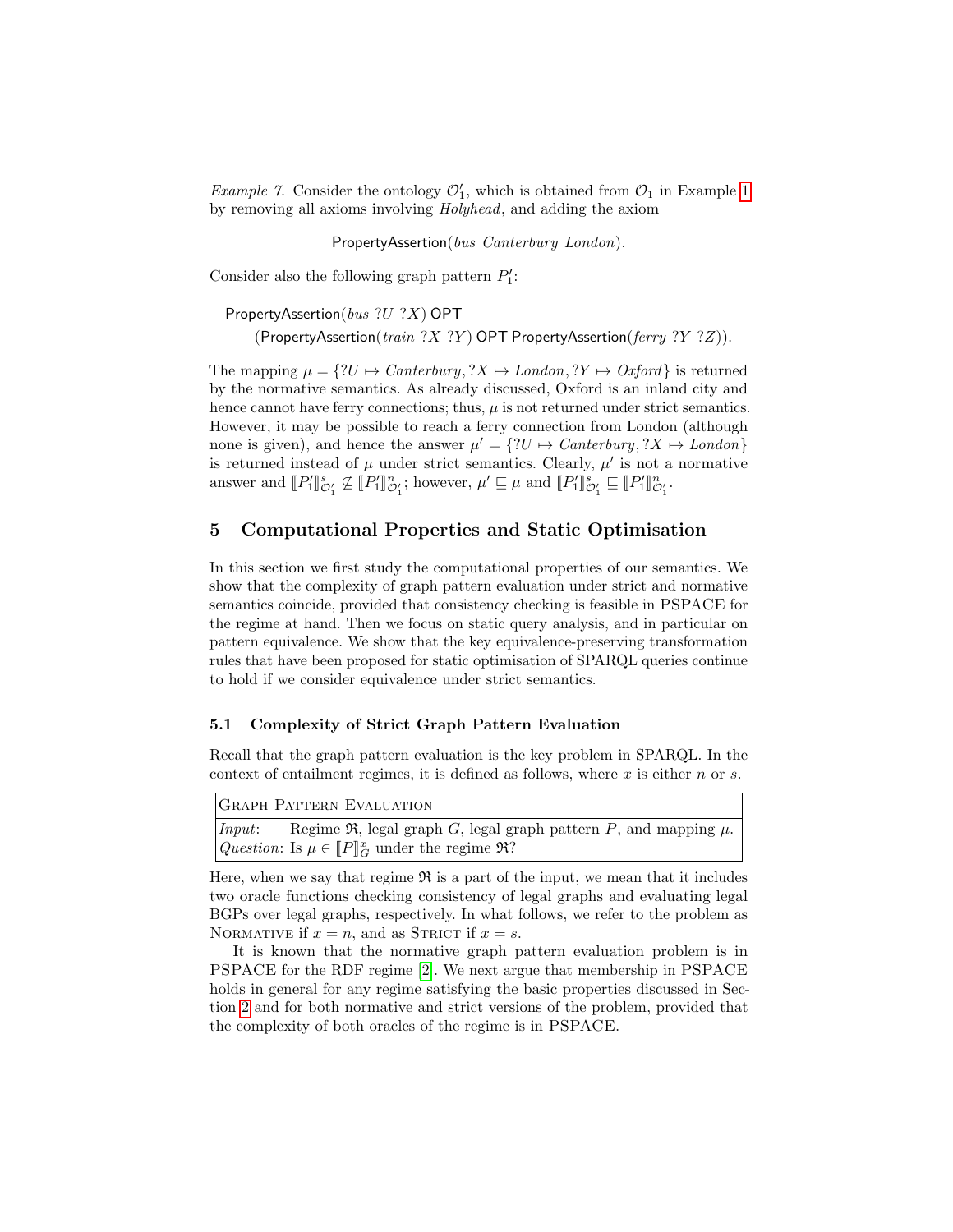Theorem 2. NORMATIVE and STRICT GRAPH PATTERN EVALUATION problems are in PSPACE, provided the oracles associated to input regimes are in PSPACE.

Consequently, the use of our strict semantics does not increase the computational complexity for reasonable regimes. In particular, it follows directly from Theorem [2](#page-9-0) that the evaluation problem is in PSPACE under both semantics for the tractable entailment regimes associated to the OWL 2 profiles [\[17\]](#page-11-14).

It is also known that graph pattern evaluation under normative semantics is PSPACE-hard for the RDF regime [\[2\]](#page-11-1). To formulate a general hardness result that holds for any regime we would need to require additional properties for a regime to qualify as "reasonable". In order not to unnecessarily complicate the presentation, we simply point out that PSPACE-hardness holds for all the regimes in the specification under both normative and strict semantics [\[10\]](#page-11-5).

#### 5.2 Static Analysis and Optimisation

Static analysis and optimisation of SPARQL queries has received significant attention in recent years [\[4,](#page-11-15) [6,](#page-11-12) [18](#page-11-16)[–20\]](#page-11-17). A key ingredient for optimisation is the availability of a comprehensive catalog of equivalence-preserving transformation rules for SPARQL patterns. A rich set of such equivalences for normative semantics and RDF regime is established in [\[2\]](#page-11-1) and [\[4\]](#page-11-15). Some of these equivalences, such as idempotence, commutativity, and associativity of the AND operator, hold without any restrictions (for our core fragment of SPARQL). However, those that involve OPT are more intricate and hold only for well-designed patterns. The claim of this section is that these equivalences continue to hold for any entailment regime, under both normative and strict semantics.

Theorem 3. The following equivalences hold for any entailment regime, provided the graph patterns on both sides are legal and well-designed, for  $x \in \{n, s\}$ :

> $(P_1$  OPT  $P_2$ ) FILTER  $R \equiv^x (P_1$  FILTER  $R$ ) OPT  $P_2$ ,  $P_1$  AND  $(P_2$  OPT  $P_3$ )  $\equiv^x (P_1$  AND  $P_2$ ) OPT  $P_3$ ,  $(P_1$  OPT  $P_2$ ) OPT  $P_3 \equiv^x (P_1$  OPT  $P_3$ ) OPT  $P_2$ .

## 6 Conclusion

In this paper, we have proposed a novel semantics for optional matching in SPARQL under entailment regimes where unbound variables in answer mappings are naturally interpreted as "null" values. Our strict semantics has been designed to deal in a faithful way with the "lack of regular, complete structures in RDF graphs" and hence with the fundamental incompleteness of information on the Semantic Web [\[1\]](#page-11-0). We believe that both strict and normative semantics are valid, but one may be more appropriate than the other in certain applications. Both semantics are compatible at a fundamental level and it would be possible to exploit them in the same application by letting users commit to one or the other explicitly when posing queries. Integrating them in a clean way from a syntactic point of view is more tricky, and it is something we leave for future investigation.